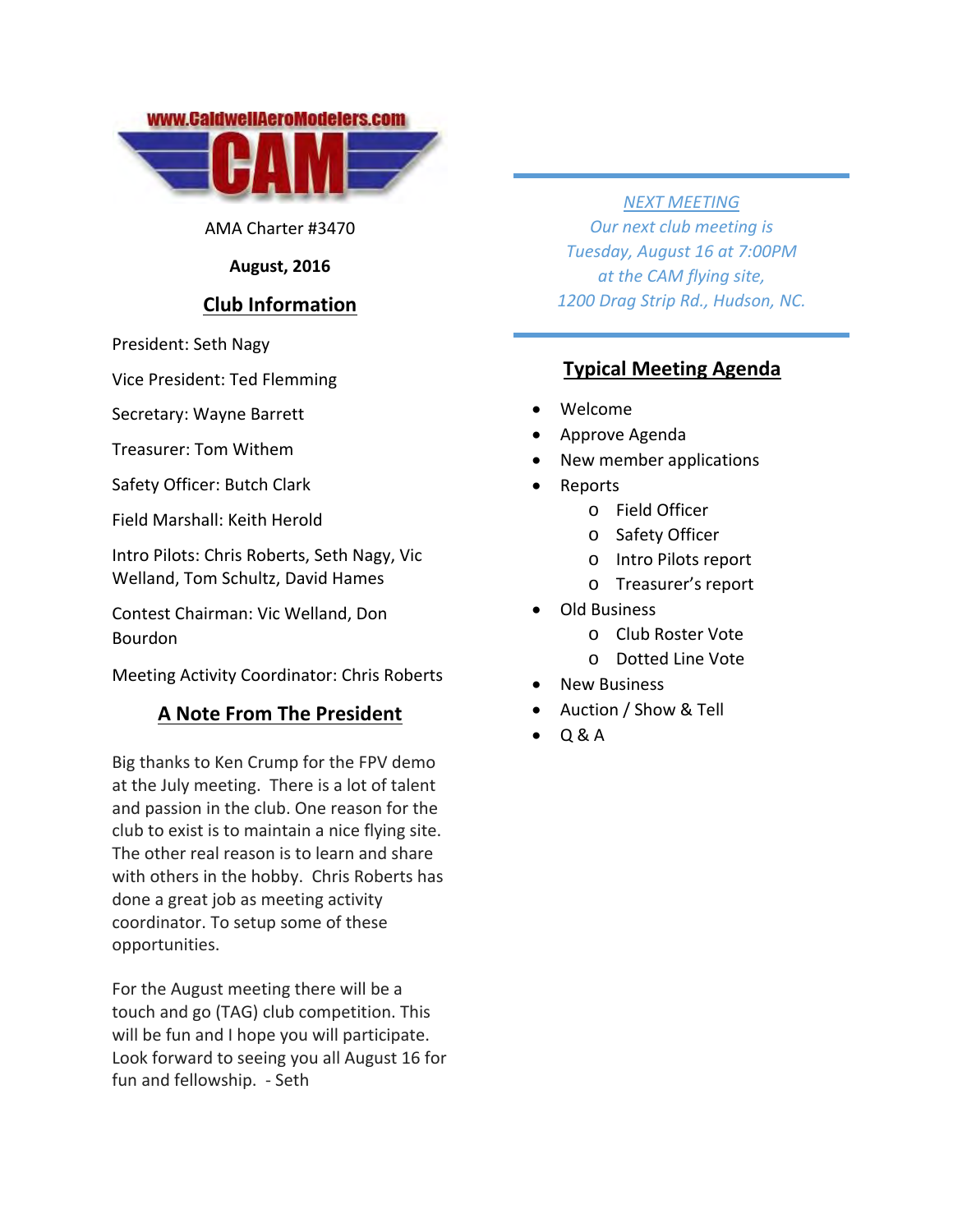## **July's Meeting Minutes**

Ted called the meeting to order at 7:00PM and welcomed everyone.

New member applications – no new members, Tom Schultz has re‐joined and Gary Pearson is visiting.

June's meeting minutes were read and approved. The AMA safety code was also read.

Treasurer's report  $-$  at the start of the meeting we had \$2926.59.

Field report – the field is looking good.

Safety report – no issues reported.

Meeting Activity report – Chris has planned for August's meeting to have a Touch‐and‐Go competition before the meeting starts. Details can be found on the following page.

Old business – Field improvements and a workday have been tabled until the next meeting.

New business – Thanks to Keith Harold for the load of gravel!

New business – As a reminder, see Wayne if you would like to be added to the club's photo roster. The printed photo roster will be kept at the field.

New business – Bob is working on a new windsock.

New business – Dave called CCC&TI to inquire about a rumored aerial photography class with drones. As it turned out, the class is likely being offered by Lenoir County Community College.

Show‐N‐Tell – Tom Schultz showed off his well made Nieuport 17, a 1/6<sup>th</sup> scale Balsa USA kit.

Meeting adjourned at 7:25 PM.

Ken and Lee's FPV and multirotor demo went well. A lot of good information was passed on that should make multirotors and FPV more approachable for the rest of us.

Ken also shared the links to a couple of FPV videos made by his quad at hunting creek.

https://youtu.be/YOYerEd06eM

https://youtu.be/8xipqJshan4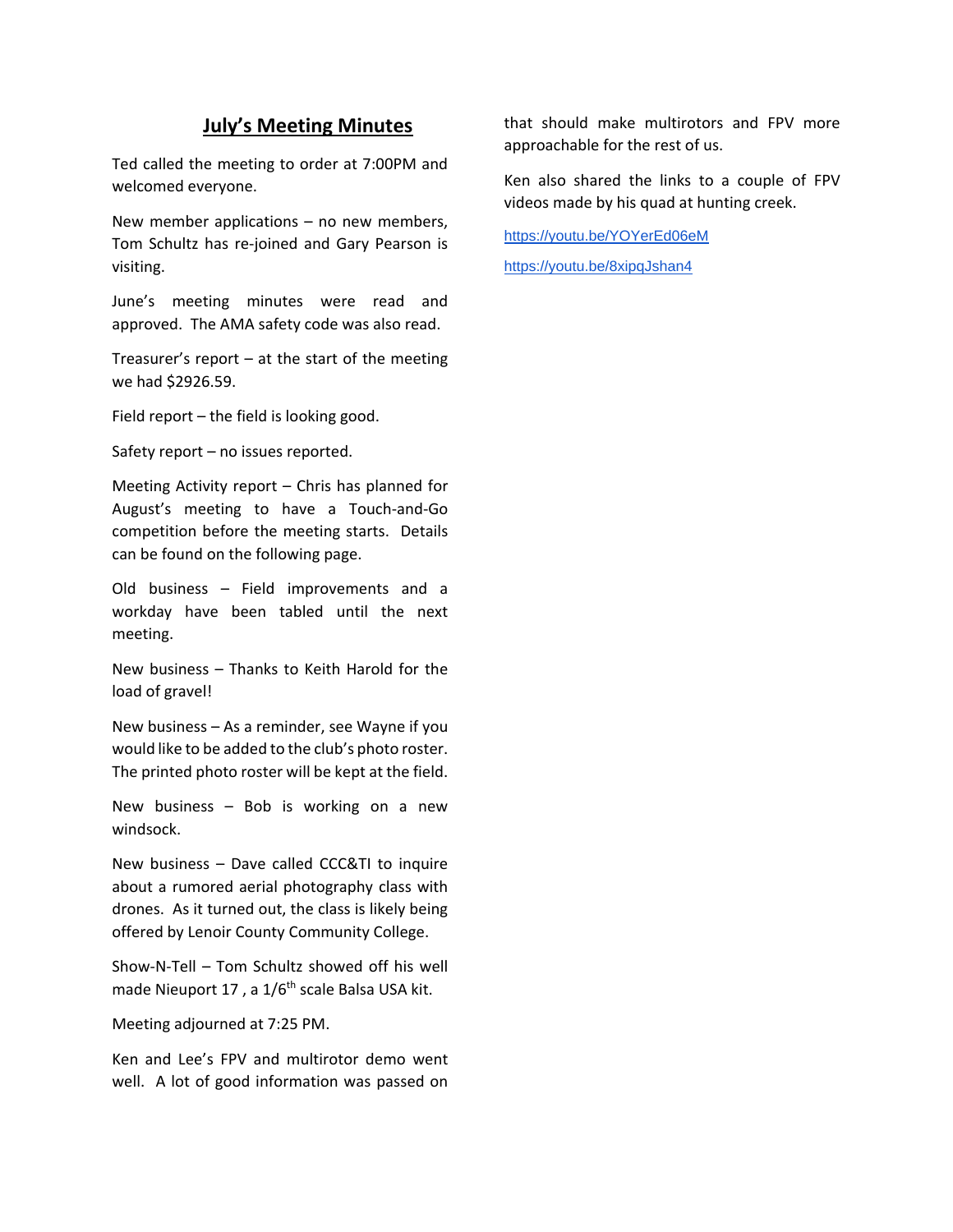CAM Touch-and-Go (TAG) Competition Date: August 16, 2016 Time: 5:00 PM - 7:00 PM before CAM Meeting Place: CAM Flying Field

Description: Fly pattern doing TAG attempts on 5 consecutive passes.

Prize: Bragging rights and plastic chair to sit in at the meeting.

#### Rules:

1) TAGs must be made entirely on the fabric runway.

2) A TAG must include a touchdown, a roll and a takeoff from the runway. A bounce-and-go with no roll does not count.

3) Pilots must fly from behind one of the pilot stations.

4) Multiple pilots (up to 4) may fly at the same time. New pilots may start when no planes are in the air.

5) Takeoffs before and landings after TAG attempts may be from either the grass or fabric runway.

6) The fabric runway will be marked off by 4 pieces of tape. The center 1/3 and the center 2/3's.

7) Points will be awarded as follows:

- TAG entirely in the center 1/3 - 3 points.

 - TAG entirely in the center 2/3's but not entirely in the center 1/3 - 2 points.

 - TAG entirely on the runway but not entirely in the center 2/3's - 1 point.

 - Pass without one of the above or without TAG attempt - 0 points.

8) If plane crashes or gets hung up, it may be reset on one of the runways to continue. There is no hurry. Plane may be taken off the field and examined to make sure it is airworthy with no penalty.

9) Pattern direction will depend on the wind and will be determined before each group takes off. 10) EXCEPTION: A pass over the runway without TAG attempt while runway is blocked by pilot or crashed plane will not count as one of your consecutive passes. Go around and try again.